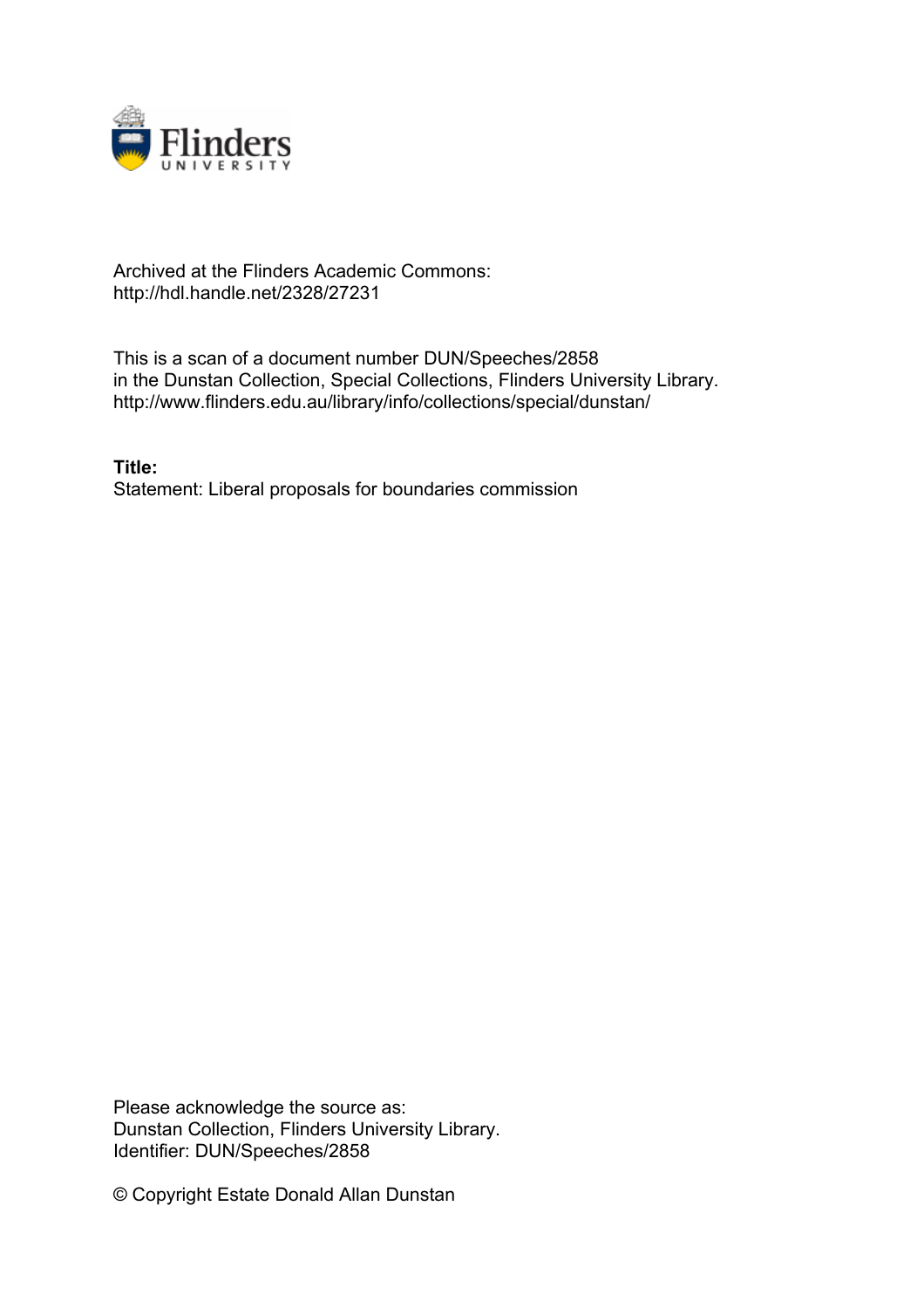$285881$ 



**STATEMENT** 

**from the Premier** 

Date Detober 1, 1975<br>Date State Administration Centre,

**Victoria Square, Adelaide, Embargo South Australia 5001 228 4811** 

## LIBERAL PROPOSALS FDR BOUNDARIES COMMISSION.

The Liberal Party's proposed Boundaries Commission is a sham which has only one objective - the continuation of a system which allows Liberal Governments to win office with a gross minority of the popular vote, ^the Premier, Mr. Dunstan, said today.

"It has the window dressing of a Boundaries Commission but has been framed to ensure that any recommendations it makes could never be carried out.

"Dr. Tonkin's Bill simply seeks to maintain the present unsatisfactory distribution which the people have consistently voted against,

"The Boundaries Commission sought by Dr. Tonkin would have very vague terms of.reference, and would have to make political decisions repeatedly made by the people of South Australia at general elections, specifically that there should be one vote, one value, and single member electorates with similar numbers of voters.

"The Liberals say that somehow that is unfair, and they have proposed a powerless, pointless Boundaries Commission which would not be able to implement its decision and which would be liable to political manipulation by governments,,

"Indeed, there is no requirement in Dr. Tonkin's Bill for the Government of the day to act on any of the Commission's recommendations, so the present grossly unfair boundaries could be maintained almost forever even while this much vaunted Commission operated.

"The Liberal's proposed Commission could be rendered useless by the Government doing nothing, and indeed a minority of members of Parliament could prevent the Commission from ever meeting.

"Dr. Tonkin's proposal seeks to continue the unfair weighting of country votes and the consequent penalising of the political rights of the majority of South Australians". Dunstan Collection, Special Collections, Flinders University Library.